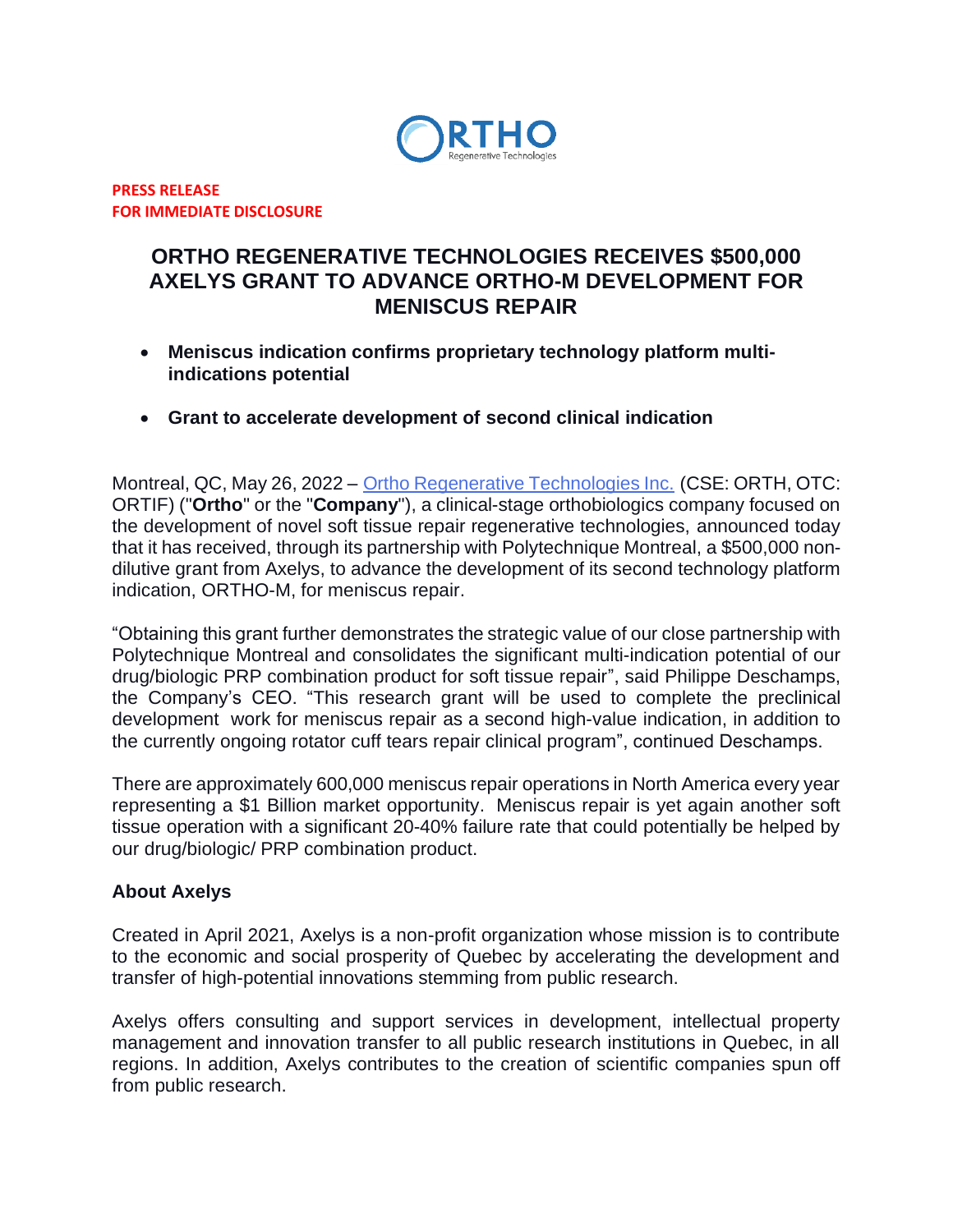## **About Ortho Regenerative Technologies Inc.**

Ortho is a clinical stage orthobiologics company dedicated to the development of novel therapeutic soft tissue repair technologies to dramatically improve the success rate of orthopedic and sports medicine surgeries. Our proprietary RESTORE technology platform is a proprietary muco-adhesive Chitosan-based biopolymer matrix, specifically designed to deliver biologics such as Platelet-Rich Plasma (PRP) or Bone Marrow Aspirate Concentrate (BMAC), to augment and guide the regeneration of new tissue in various musculoskeletal conditions. ORTHO-R, our lead Chitosan-PRP hybrid drug/biologic implant combination product, is formulated and designed to increase the healing rates of occupational and sports related injuries to tendons, meniscus and ligaments. Other formulations are being developed for cartilage repair, bone void filling and osteoarthritis treatment. The proprietary Chitosan-PRP combination ORTHO-R implant can be directly applied into the site of injury by a surgeon during a routine operative procedure without significantly extending the time of the surgery and without further intervention. Considering the significant potential of our technology platform, Ortho continues to assess new therapeutic target uses outside of the soft tissue repair field. Further information about Ortho is available on the Company's website at www.orthorti.com and on SEDAR at www.sedar.com. Also follow us on LinkedIn and Twitter.

## **Forward-Looking Statements**

This news release may contain certain forward-looking statements regarding the Company's expectations for future events. Such expectations are based on certain assumptions that are founded on currently available information. If these assumptions prove incorrect, actual results may differ materially from those contemplated by the forward-looking statements contained in this press release. Factors that could cause actual results to differ include, amongst others, uncertainty as to the final result and other risks. The Company disclaims any intention or obligation to publicly update or revise any forward-looking statements, whether as a result of new information, future events or otherwise, other than as required by security laws.

NEITHER THE CANADIAN SECURITIES EXCHANGE NOR ITS REGULATIONS SERVICES PROVIDER HAVE REVIEWED OR ACCEPT RESPONSIBILITY FOR THE ADEQUACY OR ACCURACY OF THIS RELEASE.

## **Contacts**

## Company

Philippe Deschamps, President and Chief Executive Officer,

614-596-2597

[deschamps@orthorti.com](mailto:deschamps@orthorti.com)